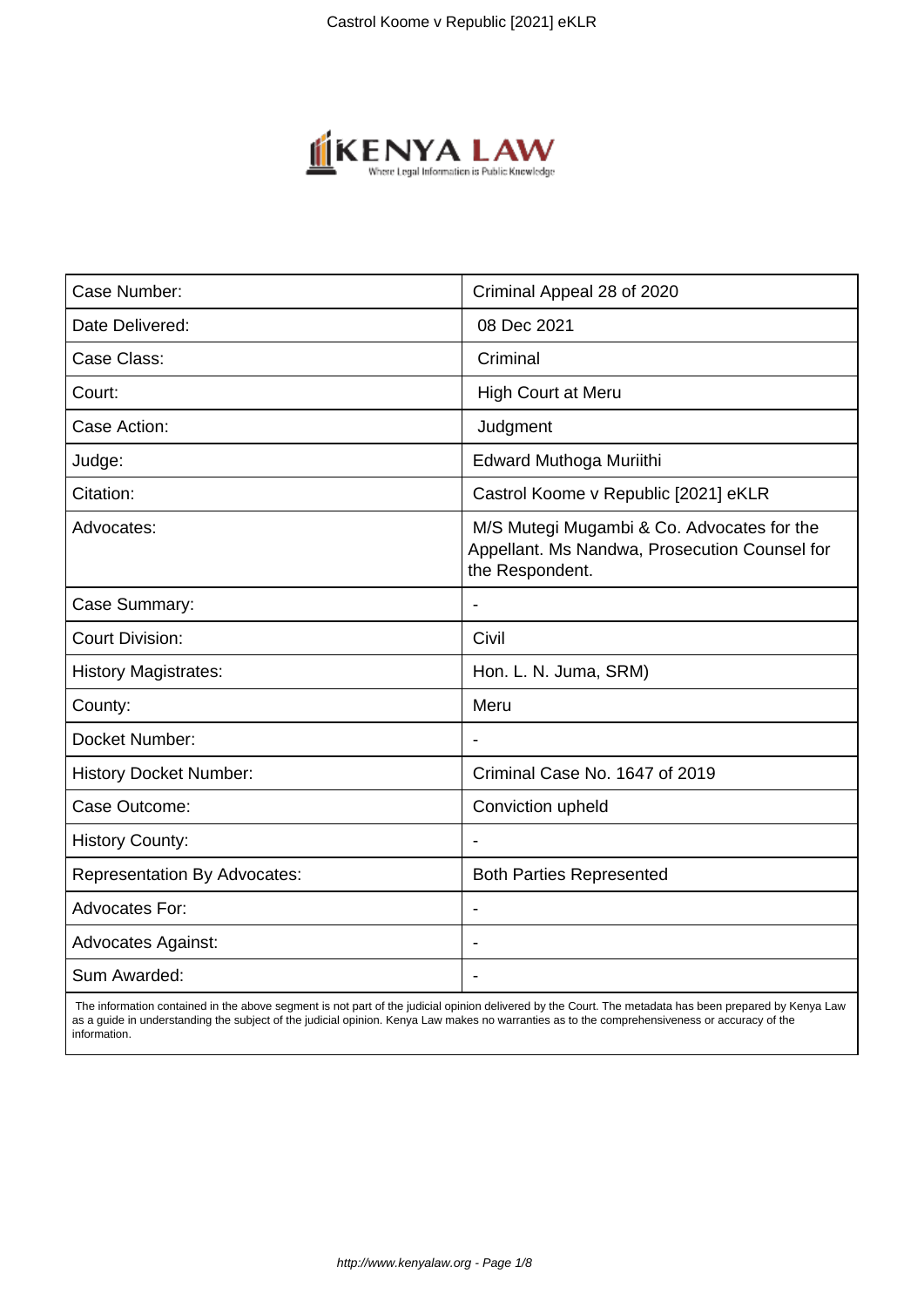# **REPUBLIC OF KENYA**

# **IN THE HIGH COURT OF KENYA AT MERU**

## **CRIMINAL APPEAL NO. 28 OF 2020**

**CASTROL KOOME.........................................................................................................................APPELLANT**

## **VERSUS**

**REPUBLIC..................................................................................................................................PROSECUTION**

*(Being an appeal from the original conviction and sentence of the Senior Resident Magistrate's Court at Meru in Criminal Case No. 1647 of 2019 delivered on 18th December 2019 by Hon. L. N. Juma, SRM)*

# **JUDGMENT**

1. Castrol Koome was charged with 'Unnatural Offence contrary to Section 162 (b) of the Penal Code.' The particulars of offence in the charge sheet dated  $2<sup>nd</sup>$  October 2019 were as follows: -

*'On the 29th day of September, 2019 at Muringombugi Area in Imenti North Sub-County within Meru County, had carnal knowledge of a cow.'*

2. The Appellant pleaded not guilty and the matter proceeded to trial. The Appellant was placed on his defence and by Judgement delivered on 18<sup>th</sup> December 2019 by Hon L. N. Juma, SRM, he was convicted for the offence of Unnatural Act contrary to Section 162 (b) of the Penal Code and was sentenced to 7 years imprisonment.

## *The Appeal*

3. Being dissatisfied with both the Judgement and the Sentence meted by the trial Court, he has preferred the instant appeal. In his Petition of Appeal dated  $5<sup>th</sup>$  March 2020, the Appellant has urged the following grounds of appeal:

*i) The learned trial magistrate erred in both law and fact by relying on the evidence of a single witness.*

*ii) The learned trial magistrate erred in both law and fact in failing to establish the intensity of the light and the fact that it is only PW2 who stated there was light.*

*iii) The learned trial magistrate erred in both law and fact in failing to consider the defence of the Appellant.*

*iv) The learned trial magistrate erred in law and fact in failing to analyze the legal issues.*

*v) The learned trial magistrate erred in law in convicting the Appellant against the weight of the evidence.*

*vi) The learned trial magistrate erred in law by sentencing the Appellant to serve 7 years in prison which is excessive in the circumstance.*

## *Appellant's Submissions*

4. The appeal was canvassed by way of written submissions. The Appellant filed written submissions dated  $7<sup>th</sup>$  August 2020. He urges that PW2 was the only eye witness and that the rest of the evidence was hearsay and circumstantial. He urges that when PW2 testified to have seen him having carnal knowledge of a cow, it was midnight and there was darkness in normal circumstances. That PW2 did not indicate the intensity of the light and thus he his identification was negative. He relies on *R vs Turnbull & Others*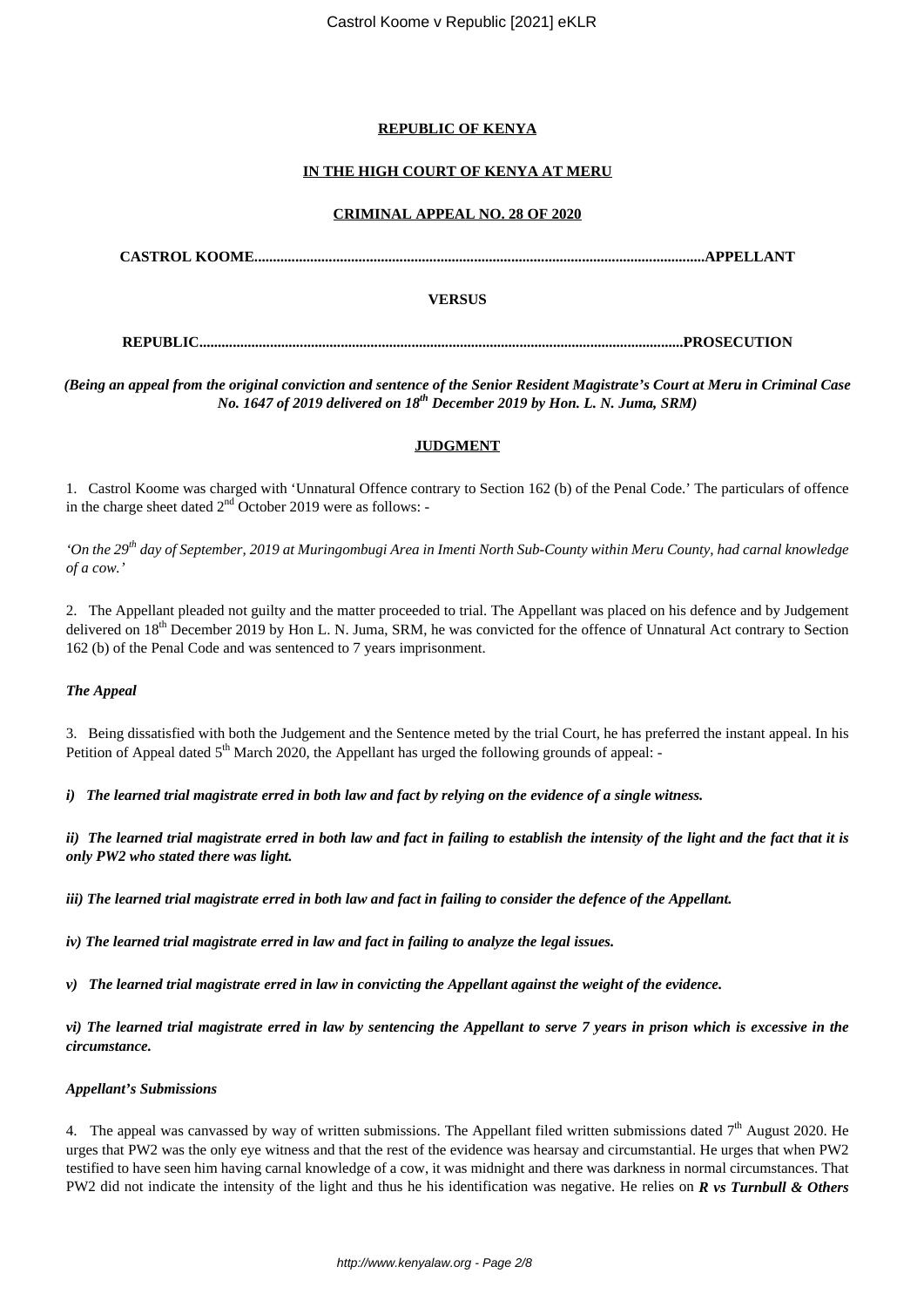(1973) ALLER 549. He further urges that PW2 did not state whether he found the Appellant's penis inserted in the cow's vagina but he only states that he found the accused on top of the cow. That PW1 states that he found him at the cow shed tied up but does not state whether he had his trousers on. He urges that a cow's vagina is on the back side of the cow and hence for any penetration to happen, one must be standing on the back side. He urges that one cannot rule out the possibility that the cow might have been mated by a bull. He urges that PW6, the veterinary surgeon did not provide his qualification, thereby putting his qualification in question.

5. He urges that the sentence of 7 years was excessive in the circumstances as he is a young man of 23 years and a first offender. He urges that the sentence is not proportionate. He urges that the Court's hands should not be tied with a provision for a mandatory minimum sentence and that each case should be looked at in its peculiar circumstances. He cites *Christopher Ochieng vs R* (2018) eKLR and *Jared Koita Injiri vs R* (2019) eKLR and *Francis Karioko Muruatetu & Another vs Republic* (2017) eKLR.

6. He urges that there was a vendetta as during cross examination, he established that there was a land dispute whereby PW1 chased away the Appellant's father from the land.

### *Prosecution's Submissions*

7. The Prosecution filed submissions dated 15<sup>th</sup> September 2021. They urge that PW2 was the only eye witness who found the Appellant molesting PW4's cow. That PW2 stated that on 29<sup>th</sup> September 2019, at 12.44 a.m, he heard cows moaning and when he went, he found the Appellant molesting PW4's cow. That PW2 saw clearly because there was an electricity bulb and that PW2 stated that the Appellant did not have his trouser on. That the Appellant was also previously well known to PW2. They urge that when relying on the evidence of a single witness for identification, the Court must look at other evidence pointing to guilt of the accused. They cite *George Mbaya Githinji vs Republic* (2019) eKLR, *Abdalla Wendo vs Republic* (1953) 20 E.A.C.A 166, *Roria vs Republic* (1967) EA 573, *Andrea Nahashon Mwarisha vs Republic* (2016) eKLR and *Kiilu & Another vs Republic* (2005) 1 KLR 174.

8. They further urge that once PW2 found the Appellant molesting PW4's cow, he informed PW1 and PW4 and that PW4 informed PW3 who went and witnessed the Appellant on top of PW4's cow. That the witness also went and stated that this was not the first time the Appellant had been found committing an unnatural act with a farm animal. That moreover, the trial magistrate found the evidence of PW2 credible, concise, clear and truthful.

9. They cite *Maitanyi vs Republic* (1986) KLR 198 which was cited in *Amos Ogwang Dola vs Republic* (2016) eKLR for the proposition that an inquiry into the intensity of light is essential in testing the accuracy of evidence of identification. They urge that there was an electricity bulb which produced enough light for the witnesses to see the Appellant and thus positively identify him.

10. They urge that the trial Court took into account the Appellant's defence and found that his testimony was greatly overwhelmed by the Prosecution's evidence which was firm, consistent and corroborative. That the Appellant further confirmed that he was arrested at the cowshed where he was found by PW2. That the Appellant also sought forgiveness in his defence hearing which shows his guilt and acceptance of the fact that he did in fact commit an unnatural act with PW4's cow.

11. They cite Section 162 (b) of the Penal Code and *Jackson Kiruga Githuga vs Republic* (2016) eKLR for the ingredients of the offence of unnatural act which they urge were proven beyond reasonable doubt against the Appellant.

12. They urge that the sentence of 7 years was in accordance with the law and was very lenient. That the Appellant had been known to commit the unnatural offence as this was not the first time and this called for a deterrent sentence.

## *Evidence adduced at trial Court*

13. This being a first appeal, this Court is invited to look at both questions of fact and of law. The Court is enjoined to analyze the evidence and make its own independent findings bearing in mind that it is the trial Court that had the advantage of seeing the demeanour of the witnesses. See *Okeno v Republic (1972) EA 32*. The evidence adduced at the trial Court is reproduced hereunder as follows: -

## *Prosecution's Case*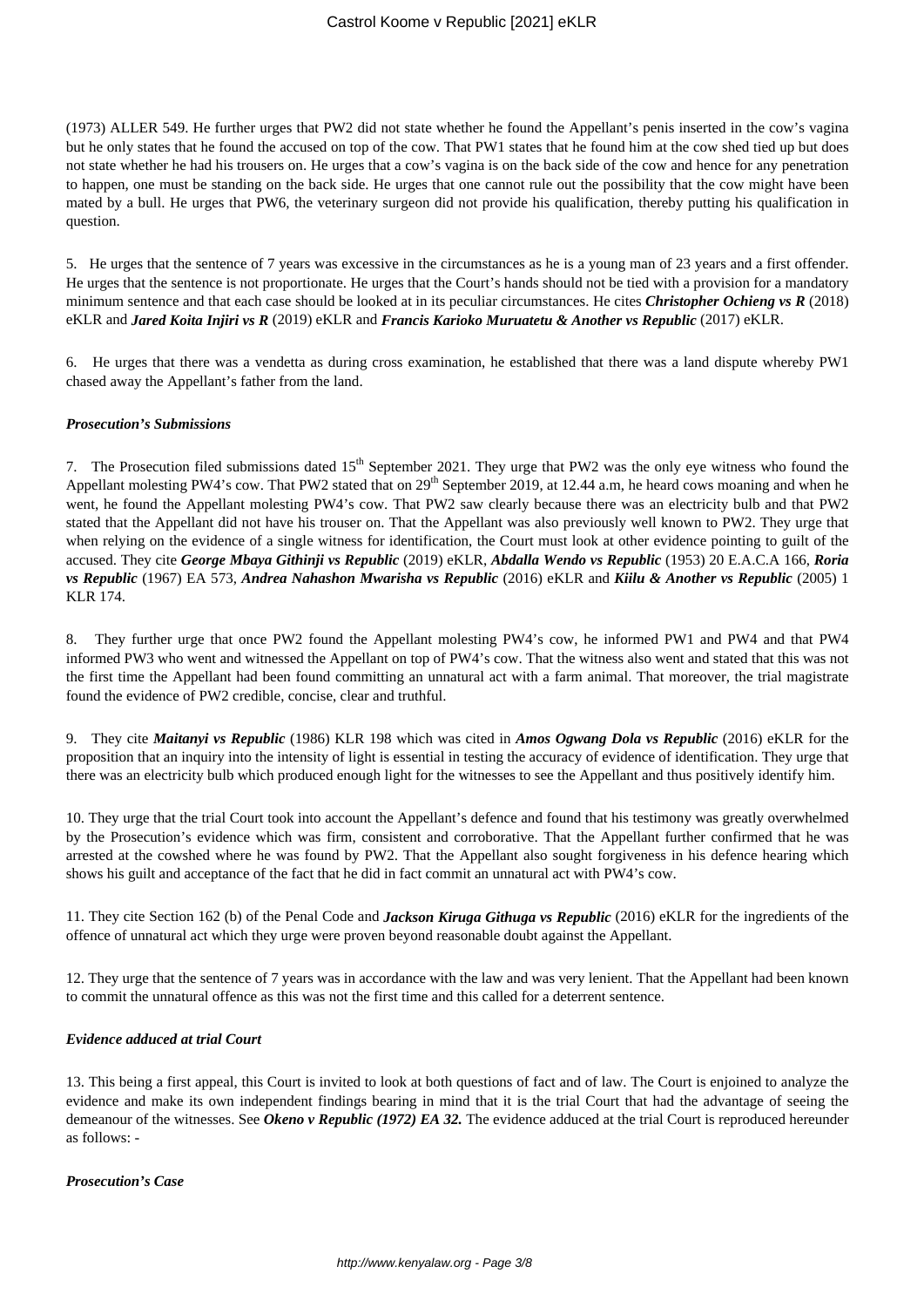## *PW1*

14. PW1 was taken through a voir dire and found competent to testify. She first testified as follows: -

*"I am Joyce Kigongo. I stay in Igoki. On a date I cannot recall, I was sleeping when I was woken up by my employees. They told me that Koome, the accused was at the cow shed. I went. I found Koome at the cow shed. His hands had been tied. They told me that Koome was found having carnal knowledge with a cow. I found the cow. The owner of the cow was called and village elders. My son is the owner of the cow. I knew Koome before the incident as he is my grandson. The cow is still alive. That is all."*

### *Cross examination*

*"I found you at the cow shed. I found you with your hands tied. I found you had been arrested. I found you at the cowshed. I found you at the cowshed that day you came to my house. You were drunk and I told you to go to sleep. You went to abuse other people and later went to the cow. I saw you that day. You had carnal knowledge with the cow. You put the cow at the milking shed and locked it. When I came to the scene you had been tied up. I did not chase your father away and put this case against you so that I can take your land. Your father broke my window and when I came to the police to report, your father ran away. This is not a land case. You had carnal knowledge with a cow. You can take the land case to Court. It is not your first time to have carnal knowledge with cow. That is all."*

### *Reexamination*

*"I saw. He had carnal knowledge with the cow. It is not true that the case is false. We cannot steal his land. That is all."*

### *PW2*

## 15. PW2 testified as follows: -

*"I am Patrick Muthuri. I stay in Meru. I am a labourer. My employer is Moses Mwiti. I take care of his cows. On 24th September 2019 at 12.44 a.m, I heard cows moaning. I went and found the accused having carnal knowledge with a cow. He had put it in the milking shed and was on top of the cow. I normally sleep on top of the cowshed. The electricity bulb was on and I saw him very well. I asked him why he was doing what he did. He did not have his trouser and underpants on. He was then pulled down.*

*I took him. I tied his hands and called the relevant parties. My employer is Mwenda. He was then arrested and taken to the police. I saw him very well. That is all."*

#### *Cross examination*

*"I was employed by Mwenda since July 2019. The previous lender had left and I was employed. It is not true that the statement says I am a neighbor. It is not true that I sold land to Mwenda. We took you to the chief and a vehicle came from the AP camp. I work at Mwenda. I was not paid to lie in this case. I know your father. I am not aware if your father was chased away from the land. My house is on top of the cow shed. I found you having carnal knowledge with the cow. I called your grandmother. I am the one who tied your hands. That is all."*

#### *PW3*

## 16. PW3 testified as follows: -

*"I am Joseph Kinyua. I stay in Meru. Sometime in September 2019, I was called by Moses Mwenda. He told me to go to his home as the boy who normally has carnal knowledge with a cow had done it again. I went and found the accused on top of the cow with his hands tied. I found PW1 and PW2 also there. I called the Chief. Chief said we go to the AP camp. Police came and took him. I asked the accused what he was doing and he kept quiet. That is all."*

*Cross examination*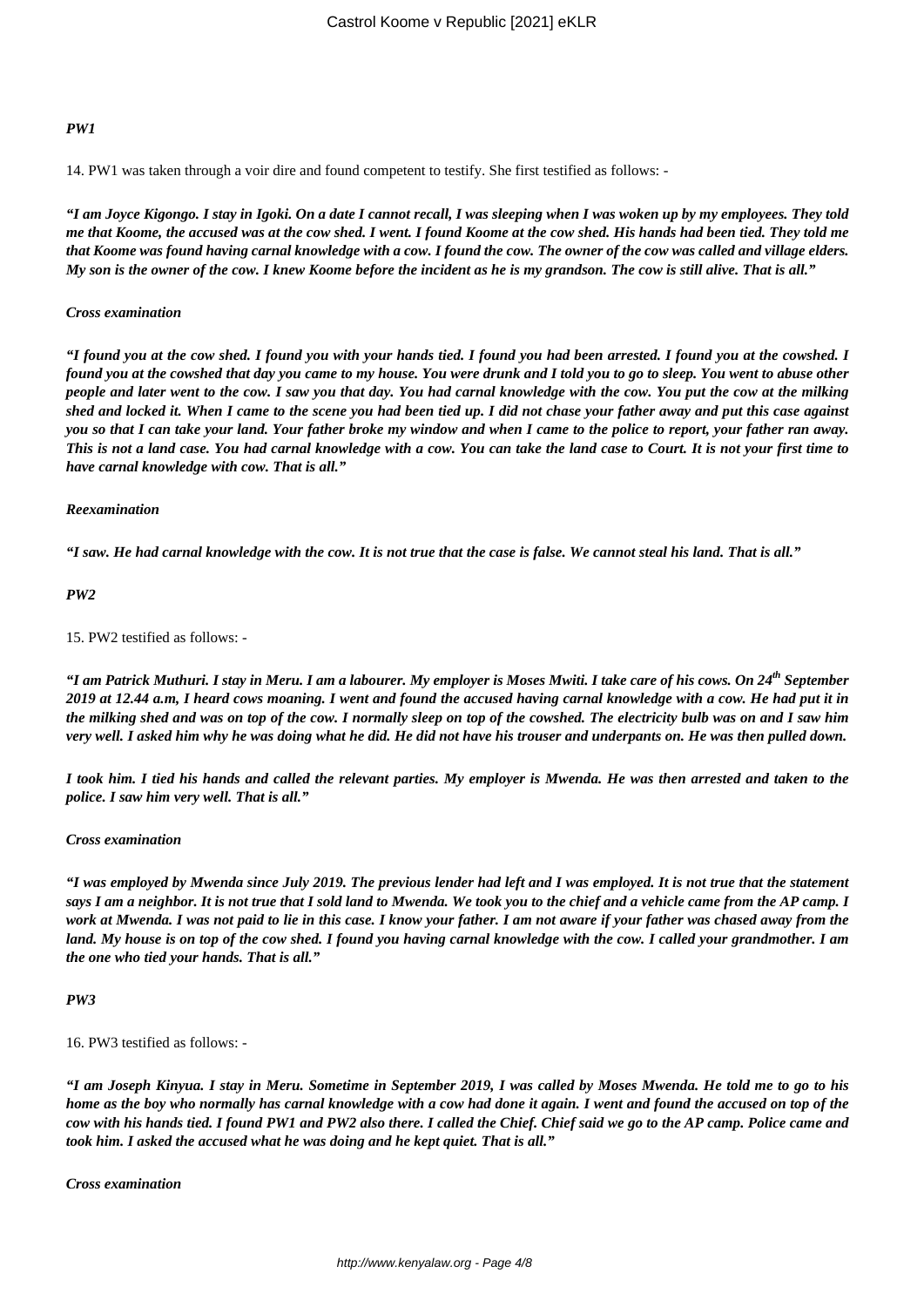*"I found your hands tied up and you were on top of the cow. I do not know who tied you. I am the area manager. You were drunk. I found you with your hands tied up while on top of the cow. It was the fourth time you were doing the offence. Your family members are tired of your acts. I know PW2 and PW2 is Mwenda's neigbour. PW2 sleeps at the cowshed on top of the cow shed. I do not know why you took plea on the date you took. It is not true that we plotted this case against you. Why you are not brought to court on Monday. That is all."*

## **PW4**

17. PW4 testified as follows: -

*"I am Moses Mwenda. I come from Buuri. I am a business man. On 29th September 2019, I was called by my employee PW2 who takes care of my cows. It was around 1.15. he told me that the accused was on top of a cow and he had removed his clothes, put the cow in the milk shed and had carnal knowledge with it. The investigating officer called PW3 who went to the scene and confirmed. He called the Chief. PW1, my mother also complained. It is not the first time the accused is having carnal knowledge with a cow. PW2 my employee sleeps at the cowshed on top. That is all."*

#### *Cross examination*

*"You are my nephew. PW2 found you on top of the cow and tied your hands. PW3 took you to the Chief's camp. It is your actions that brought you to cows. I do not stay in the compound. I stay in Nairobi. Your mother was called several times and you promised to change but you have never changed. You were found on top of the cow. You went under the cow shed and went in. That is all."*

### *PW5*

18. PW5 testified as follows: -

*"I am No. 65732 PC Gitonga attached at Meru Police Station doing general duties. On 30th September 2019, we were called to the AP post to go pick a suspect. We went there and picked the suspect. We arrived at Meru Police Station. I later summoned witnesses and took their statements and summoned the veterinary officer. He came and he went to the scene. He satirized the cow and we waited for him to avail the report. When the report came, it confirmed the offence. I decided to charge the accused with the offence. He is in the dock. That is all."*

#### *Cross examination*

*"I went with the veterinary county officer to the scene and he haired the cow and prepared the report. The doctors report confirmed that the cow had been assaulted sexually. The report confirms you had carnal knowledge with the cow. You came to the police Station on Monday at 1.00 a.m. on Monday during the day, we conducted investigation. I did it within 24 hours. That is all."*

#### *PW6*

19. PW6 testified as follows: -

*"I am George Mbaya Marete. I am a veterinary surgeon. I work with county government of Meru. I am a surgeon. The case before Court was reported to me. I went and examined the cow. On examination, I found out that the cow was penetrated. It was active and the valve walls had violent penetration. I signed the report and submitted to the police. I wish to produce the report from the veterinary officer as exhibit 1. That is all."*

#### *Cross examination*

*"I am Castrol Koome. I stay in Meru. I am a mason. I wish to state that the complainant is my uncle. They do not like me because my father is not around. I have a family and a wife and one child who rely on me. I pray the Court to have mercy on me*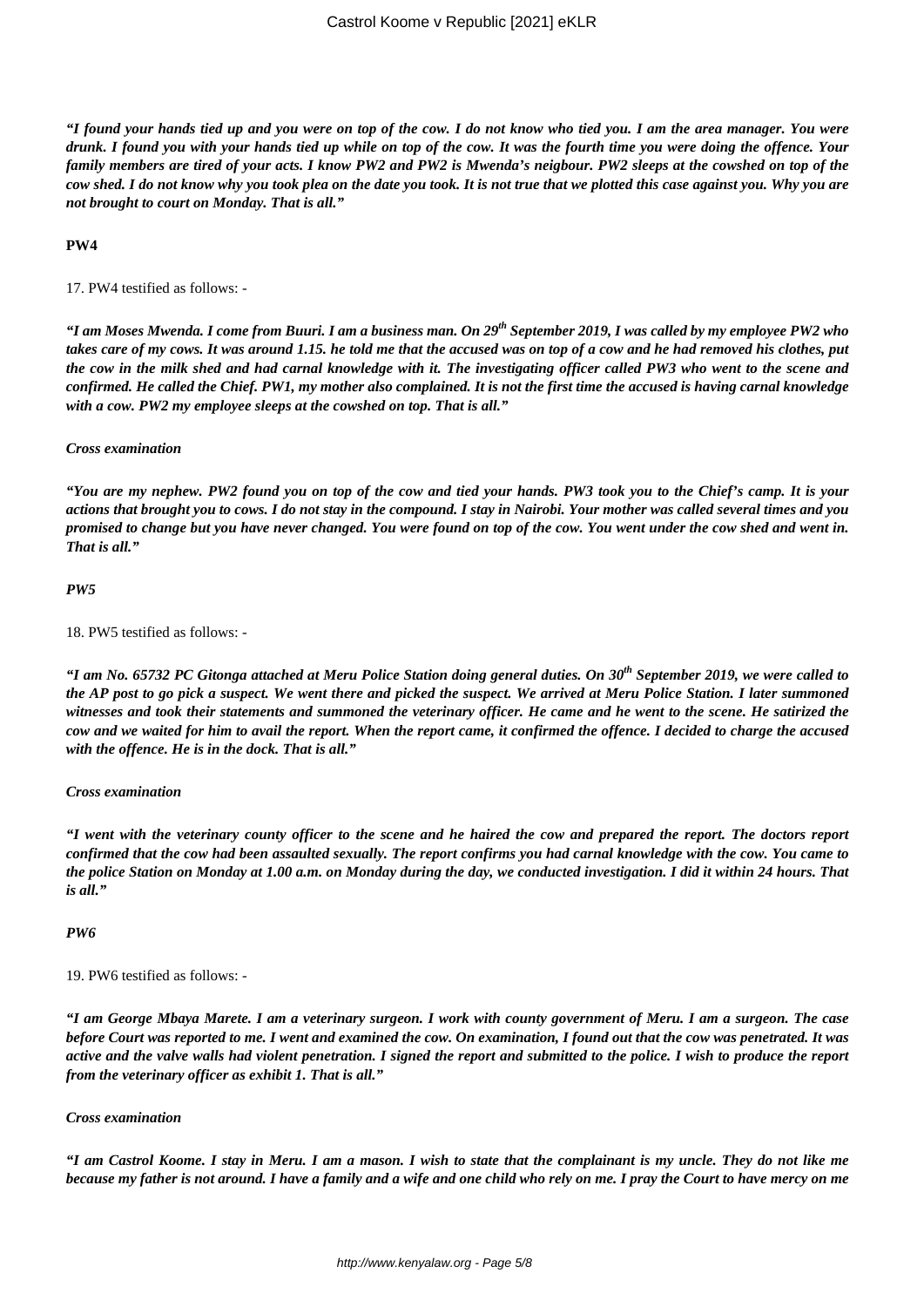## *and forgive me. That is all."*

## *Reexamination*

*"I was arrested where the cows were kept."*

## *Issues for Determination*

20. From the evidence adduced at the trial Court, contents of the Petition of Appeal and the submissions by parties, the following issues arise for determination: -

## *i) Whether the Prosecution proved their case beyond reasonable doubt.*

## *ii) Whether there is reason to disturb the sentence meted out by the trial Court.*

## *Determination*

*i) Whether the Prosecution proved their case beyond reasonable doubt.*

21. Section 162 of the Penal Code provides for Unnatural Offences as follows:

*162. Unnatural offences Any person who—*

*(a) as carnal knowledge of any person against the order of nature; or*

## *(b) has carnal knowledge of an animal; or*

*(c) permits a male person to have carnal knowledge of him or her against the order of nature, is guilty of a felony and is liable to imprisonment for fourteen years.*

22. The Court has considered the Prosecution's evidence as to how the offence occurred. The same occurred in a homestead belonging to PW4. One of PW4's employees, PW2 testified that on the material night, at 12.44 a.m, he heard the cows moaning and he went to check on them. He testified that he used to sleep on top of the cow shed. That when he went, he found the Appellant on top of the cow having carnal knowledge with it at the milking shed. He testified that the complainant's trousers were down and he did not have his underpants on. PW2 was the only eye witness.

23. The Appellant has challenged his identification urging that it was dark in the night and that the intensity of light was not indicated. The Court however considers that PW2 testified that there was an electricity bulb and he could thus see clearly.

## *"The electricity bulb was on and I saw him very well. I asked him why he was doing what he did. He did not have his trouser and underpants on."*

24. The Court considers that electricity light is strong enough unlike that of moonlight or a torch. Indeed, the electricity is enhanced form of lighting and the Court finds that it adequately supplements natural night more so in the dark. This Court is convinced that it is possible to view the vicinity clearly with electricity light no matter what time of the night. Furthermore, PW2 called PW1 and PW3 who came to the scene and saw the Appellant on top of the cow. The Court also considers that the incident happened in a family homestead and the Prosecution witnesses are related to the Appellant. The Appellant was a grandson to PW1 and a nephew to PW4, the owner of the cow and they therefore knew him well. Furthermore, the Court considers that when cross-examined by the Prosecution, the Appellant confirmed that he was arrested at the cow shed. This Court is therefore convinced that his identification was positive.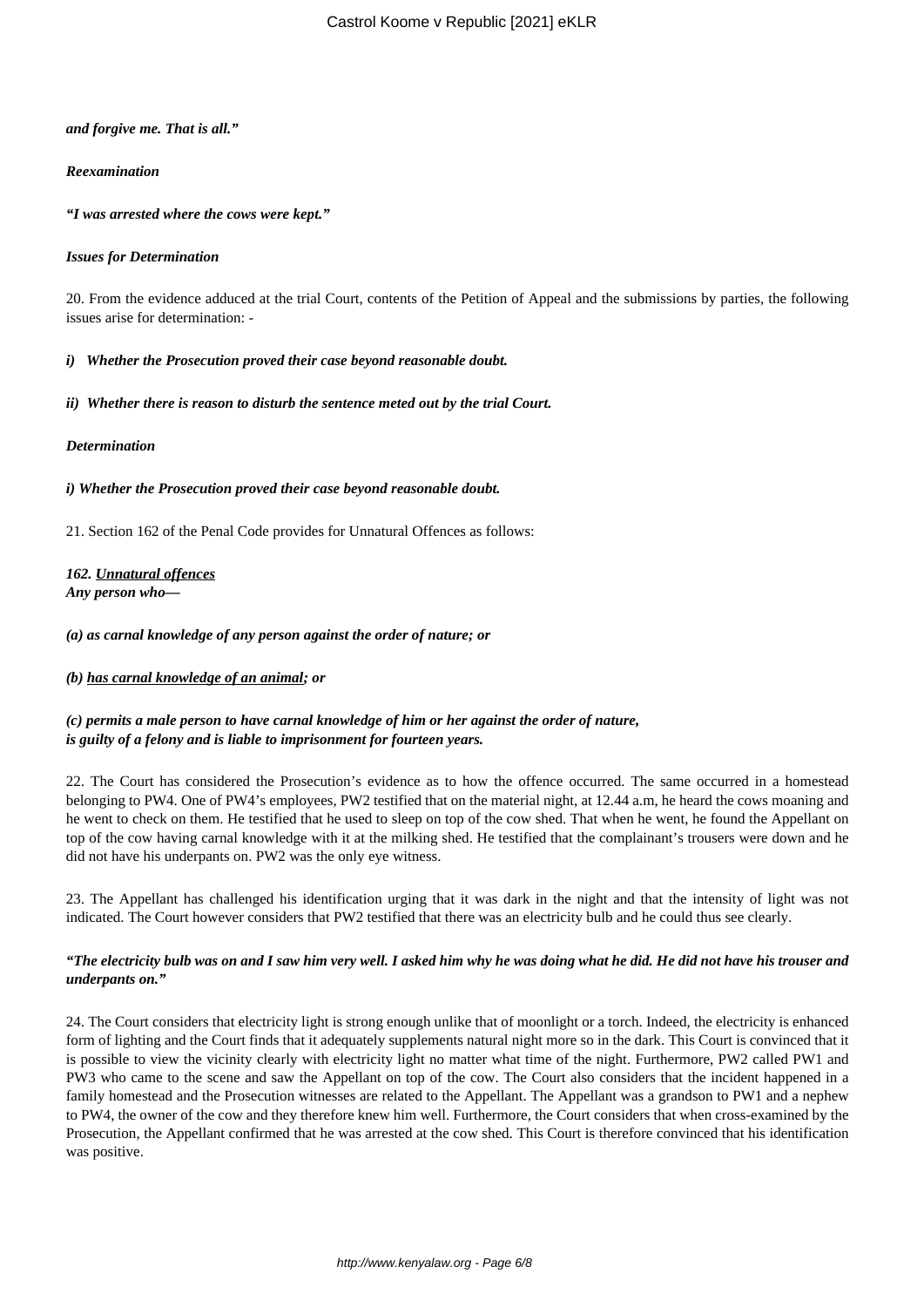25. The Court also considers that there was medical evidence from the veterinary officer (surgeon) who confirm that he was summoned by the investigating officer, PW5 and when he examined the cow, he found out that cow had been violently penetrated*.* The Court has also observed the report dated  $30<sup>th</sup>$  September 2019 signed by PW6, Dr. Mbaya which confirmed that the heifer's vulva walls indicated source ulcerations and that ulcerations indicates violent penetration.

26. Although the Appellant has urged that the said veterinary officer did not testify on his qualifications, this Court considers that he did not raise this issue at the trial Court. The Court also considers that PW6 testified to have been a county government official and he was summoned by the investigating officer and this creates an inference that he was qualified. The Court also considers that the report on record which PW6 signed bears the symbol and letterhead for Meru County Government and it has a stamp. This Court thus finds that he was well qualified as a veterinary officer.

27. As to the assertion by the Appellant that the heifer could have been penetrated by a bull, this Court considers that the examination and report were done on  $30<sup>th</sup>$  September 2019, just a day after the incident and this proximity closely relates that penetration to the Appellant. The Court has also considered that the Prosecution witnesses, including PW1, PW3 and PW5 all alluded to the fact that this was not the first time that the Appellant had had carnal knowledge with a cow.

28. The Court rejects the Appellant's defence of a grudge over a land boundary dispute as an afterthought and incapable of outweighing the strong Prosecution's evidence.

29. The Court ultimately finds that all the ingredients for the offence of Unnatural Act were proved beyond reasonable doubt against the Appellant.

## *Whether there is reason to disturb the sentence of the trial Court.*

30. The leading authority on the question of interfering with sentence is that of *Wanjema vs Republic,* Criminal Appeal No. 204 of 1970 (1971) EA 493, 494, where Trevelyan J held as follows: -

## *"An appellate Court should not interfere with the discretion which a trial Court has exercised as to sentence unless it is evident that it overlooked some material factor, took into account some immaterial factor, acted on a wrong principle or the sentence is manifestly excessive in the circumstances of the case."*

31. Section 162 (2) of the Penal Code provides for a penalty of 14 years. The Court, however, considers that a sentence of four (4) years is suitable in the circumstances of the case to enable the Appellant to serve his term and thereafter get an opportunity to be rehabilitated back into society and make his contributions as a reformed citizen. See *Muthoka vs Republic* (1984) eKLR 1 (Abdulla J).

## *Conclusion*

32. On the night of 29<sup>th</sup> September 2019, the Appellant went to the cowshed of their homestead and had carnal knowledge with a cow belonging to PW4. He was caught right in the act by PW2, who tended to the cows and was woken up at 12.44 a.m by the sound of moaning cows. PW2 testified that there was electricity light and he could therefore see clearly and he testified to have seen the Appellant with his pants down, having carnal knowledge of the cow. The Court considers that electricity light was enough enhanced lighting and thus the Appellant's identification was positive. This fact is further confirmed by PW1 and PW3 who went to the scene and saw the Appellant on top of the cow. PW1 was well known to the Appellant as he was her grandson and they all lived in the same homestead and this was therefore identification by way of recognition.

33. The Court also considers that there was medical evidence by the veterinary officer who confirmed that the cow was violently penetrated. The Court rejects the Appellant's assertion that the veterinary officer's qualifications are questionable for the reason that the Appellant did not raise the issue during trial. Further, the veterinary officer's report was stamped and it was written on the letter head of the County Government of Meru. The Court also rejects the Appellant's assertion that the cow may have been penetrated by a bull because of the proximity of the incident to the date of examination which revealed violent penetration.

34. The Court has also taken note of the fact the PW1, PW3 and PW4, all well known to the Appellant confirmed that this was not the first time that the Appellant was having carnal knowledge with a farm animal. The Court rejects the Appellant's defence of a